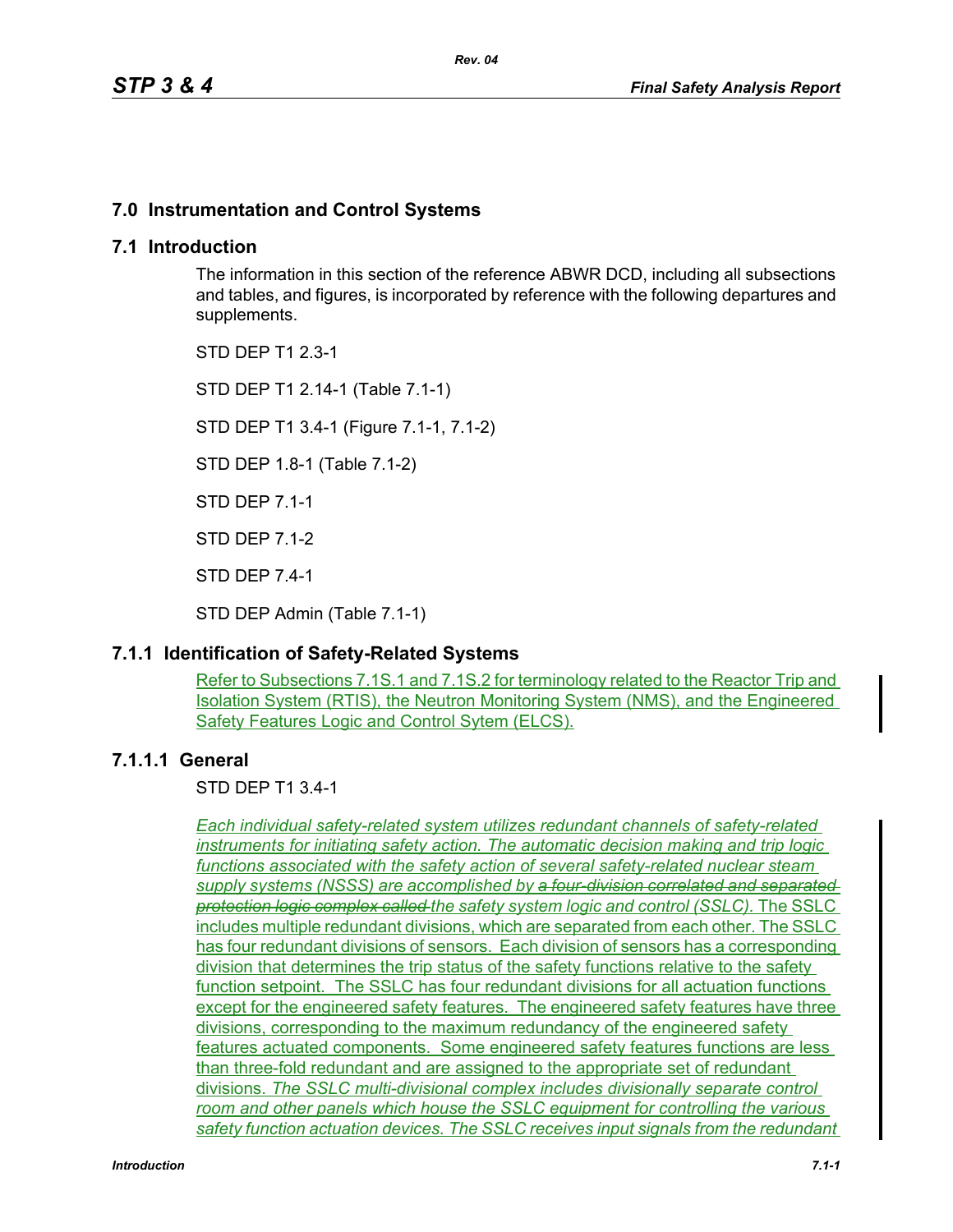*channels of instrumentation in the safety-related system, and uses the input information to perform logic functions in making decisions for safety actions.*

Sensor signals are hardwired to the RTIS. These sensors are divisionally separated.

Divisional separation is applied to the Essential Communication Functions (ECFs) of ELCS, which provides communication for the sensor input to the logic units and for the logic output to the system actuators (actuated devices such as pump motors and motor-operated valves).

*Divisional separation is also applied to the essential multiplexing system (EMS)* Essential Communication Function (ECF) for Safety System Logic and Control (SSLC)*, which provides data highways for the sensor input to the logic units and for the logic output to the system actuators (actuated devices such as pump motors and motor-operated valves). Systems which utilize the SSLC are*include*: (1) Reactor Protection (trip) System; (2) High Pressure Core Flooder System; (3) Residual Heat Removal System; (4) Automatic Depressurization System; (5) Leak Detection and Isolation System; (6) Suppression* Temperature *Pool Monitoring System; and (7) Reactor Core Isolation Cooling System. The equipment arrangement for these systems and other supporting systems is shown in Figure 7.1-2.*

# **7.1.1.3 Engineered Safety Features (ESF) Systems**

# **7.1.1.3.9 HVAC Emergency Cooling Water System**

STD DEP Admin

*Automatic instrumentation and control is provided to assure that adequate cooling is provided for the main control room, the control building essential electrical equipment rooms, and the diesel generator cooling coils* reactor building essential electrical equipment rooms.

# **7.1.1.4 Safe Shutdown Systems**

# **7.1.1.4.1 Alternate Rod Insertion Function (ARI)**

STD DEP 7.4-1

*Though not required for safety, instrumentation and controls for the ARI provide a means to mitigate the consequences of anticipated transient without scram (ATWS) events. Upon receipt of an initiation signal (based on either high reactor dome pressure or low reactor water level from the Recirculation Flow Control System), the RCIS System controls the fine motion control rod drive (FMCRD) motors such that all operable control rods are driven to their full-in position.* The Recirculation Flow Control System (upon detection of either high reactor dome pressure, low reactor water level or Manual ARI initiation) activates opening signals for the ARI valves of the Control Rod Drive (CRD) System (i.e., for backup hydraulic insertion of the control rods) and activates ARI initiation command signals to the Rod Control and Information System (i.e., for electric motor insertion of all operable control rods to the full-in position). *This provides a method, diverse from the hydraulic control units (HCUs), for scramming the*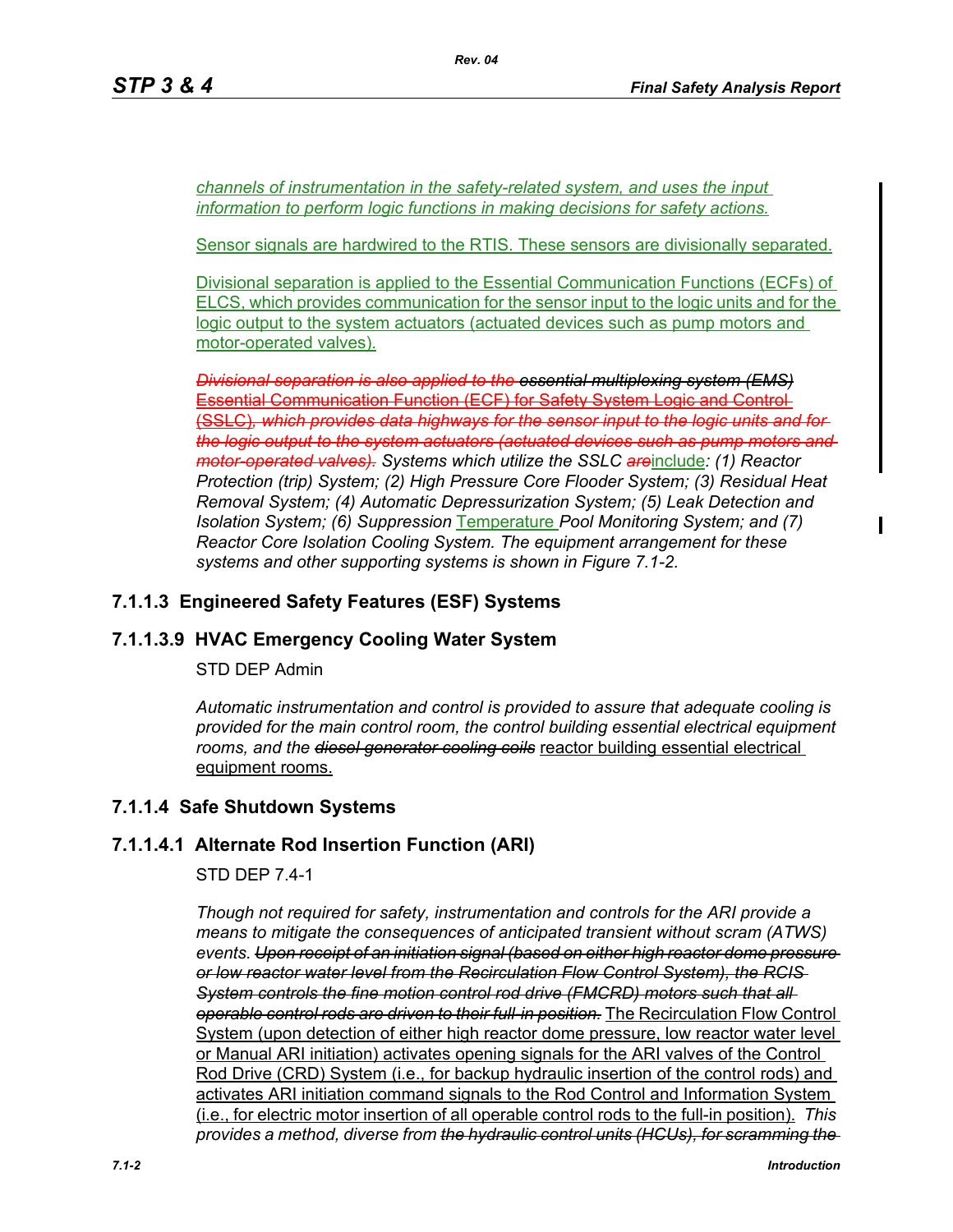*reactor.* the SCRAM function of the Reactor Protection System and associated CRD hydraulic control units (HCUs), for achieving insertion of control rods.

# **7.1.1.6 Other Safety-Related Systems**

# **7.1.1.6.1 Neutron Monitoring System (NMS)**

# STD DEP Admin

- *(1) Startup Range Neutron Monitoring (SRNM)*
- *(2) Local Power Range Monitoring (LPRM)*
- *(3) Average Power Range Monitoring (APRM)*
- *(4) Automated Traversing Incore Probe (ATIP)*
- *(5) Multi-channel Rod Block Monitoring (MRBM)*

## The SRNM, LPRM, and APRM are the only safety-related subsystems of NMS.

## **7.1.1.6.2 Process Radiation Monitoring System (PRM***S***) Instrumentation and Controls**

# STD DEP Admin

*The Process Radiation Monitoring System (PRMS) monitors the main steamlines, vent discharges and all liquid and gaseous effluent streams which may contain radioactive materials. Main control room display, recording and alarm capability is provided along with automatic trip inputs that initiate protection functions.*

# **7.1.1.6.6 Containment Atmospheric Monitoring System**

# STD DEP T1 2.14-1

*The Containment Atmospheric Monitoring System (CAMS) measures and records radiation levels and the oxygen/hydrogen concentration in the primary containment under post-accident conditions. It is designed to operate continuously and is automatically put in service upon detection of LOCA conditions.* The only CAMS safety-related function is measuring radiation levels in primary containment.

# **7.1.2 Identification of Safety Criteria**

# **7.1.2.1.4 Instrument Errors**

STD DEP 7.1-1

*The design considers instrument drift, testability, and repeatability in the selection of instrumentation and controls and in the determination of setpoints. Adequate margin between safety limits and instrument setpoints is provided to allow for instrument error*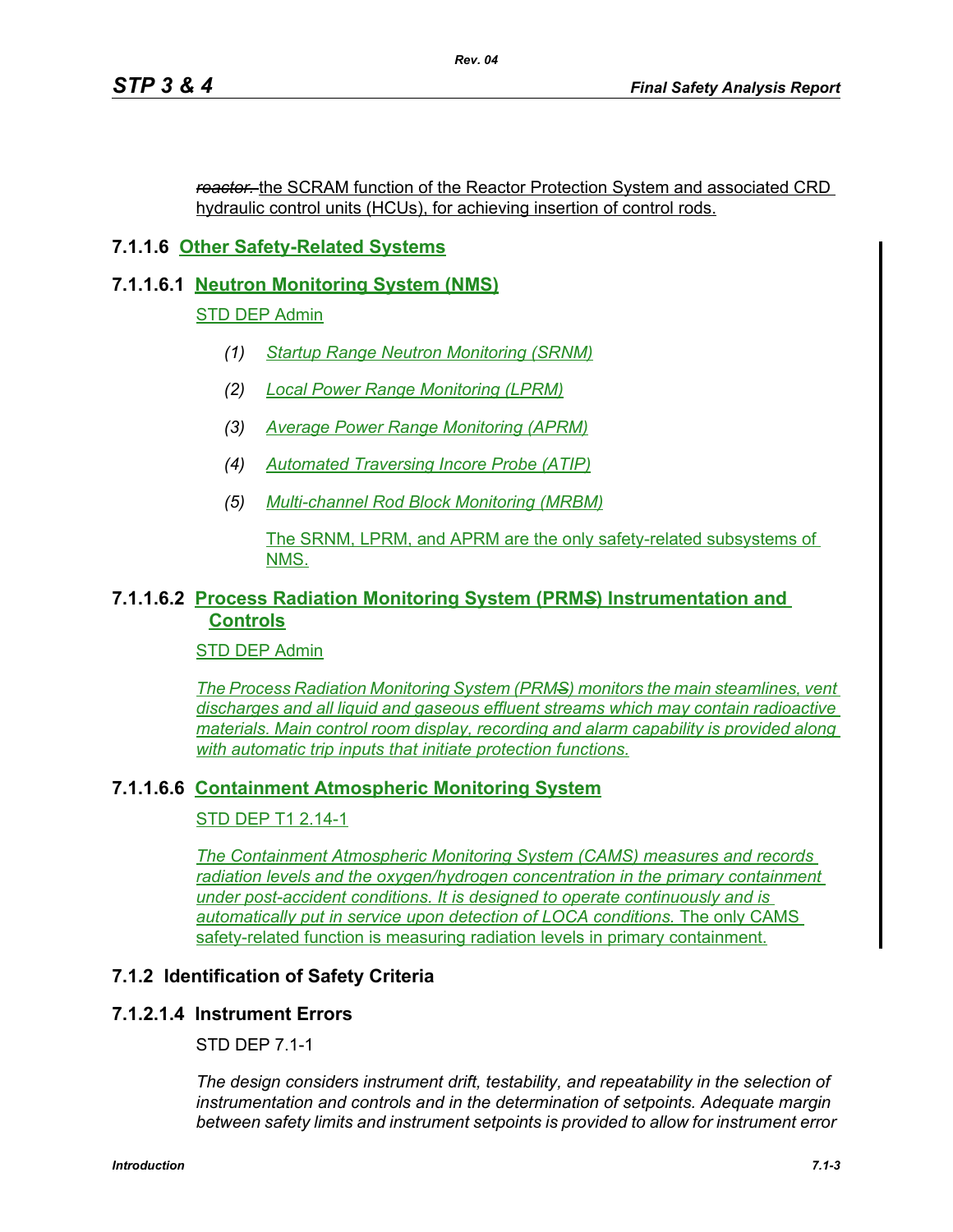*(safety limits, setpoints, and margins are provided in Chapter 16* determined in accordance with the instrument setpoint methodology document described in Section 16.5.5.2.11, Setpoint Control Program*).(*safety limits are provided in Chapter 16 and the methods for calculating, *setpoints, and margins are provided*described in the Bases for Chapter 16)*. The amount of instrument error is determined by test and experience. The setpoint is selected based on the known error. The recommended test frequency is greater on instrumentation that demonstrates a stronger tendency to drift.*

# **7.1.2.1.4.1 Safety System Setpoints**

STD DEP 7.1-1

*The* methods for calculating *safety system setpoints are listed*describeddetermined *in*  accordance with *the Chapter 16* Bases for Chapter 16 instrument setpoint methodology document described in Section 16.5.5.2.11, Setpoint Control Program, *for each safety system. The settings are determined based on operating experience and conservative analyses. The settings are high enough to preclude inadvertent initiation of the safety action but low enough to assure that significant margin is maintained between the actual setting and the limiting safety system settings. Instrument drift, setting error, and repeatability are considered in the setpoint determination (Subsection 7.1.2.1.4). The margin between the limiting safety system settings and the actual safety limits includes consideration of the maximum credible transient in the process being measured.*

# *7.1.2.1.6 [Protection System Inservice Testability*

STD DEP T1 3.4-1

*The RPS*RTIS *and ESF*ELCS *Systems can be tested during reactor operation by six separate tests. The first five tests are primarily manual tests and, although each individually is a partial test, combined with the sixth test they constitute a complete system test. The sixth test is the self-test of the safety system logic and control which automatically tests the complete system excluding sensors and actuators.*

*(4) The fourth test checks calibration of analog sensor inputs at the analog inputs of the remote multiplexing units. With a division-of-sensors bypass in place, calibrated, variable ramp signals are injected in place of the sensor signals and monitored at the SSLC control room panels for linearity, accuracy, fault response, and downscale and upscale trip response. The test signals are adjustable manually from the control room and also are capable of performing an automatic sequence of events. When surveillance testing during plant shutdown, trip coincidence and actuated device operation can be verified by simultaneous trip tests of coincident channels. Pressure transmitters and level transmitters are located on their respective local panels. The transmitters can be individually valved out of service and subjected to test pressure to verify operability of the transmitters as well as verification of calibration range. To gain access to the field controls on each transmitter, a*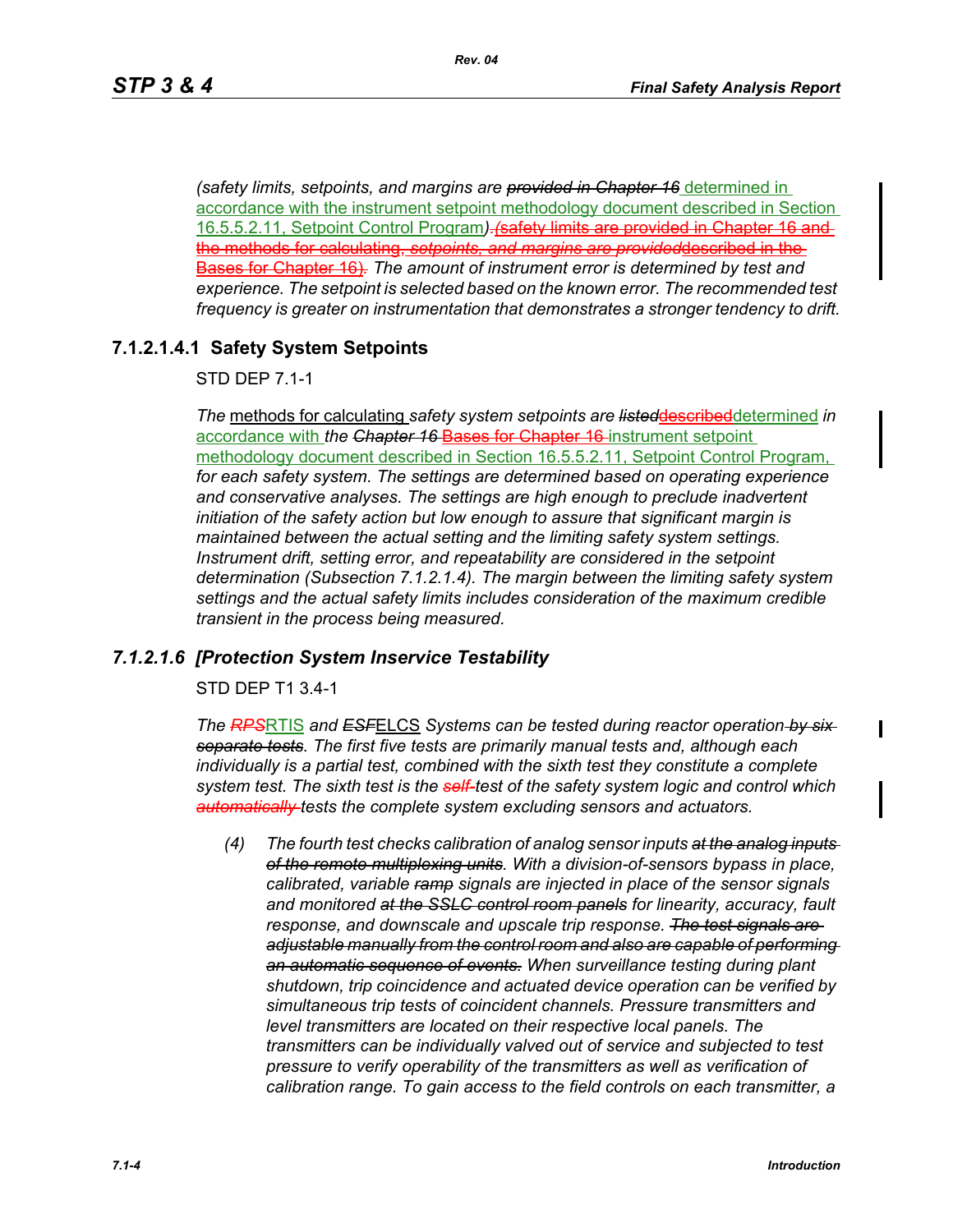*cover plate or sealing device must* may *be removed. Access to the field controls is granted only to qualified personnel for the purpose of testing or calibration adjustments.*

*(6) The sixth test is an integrated self-test provision built into the microprocessors within the SSLC. It consists of an online, continuously operating, self-diagnostic* diagnostics,*monitoring network, and an offline semi-automatic (operator initiated, but automatic to completion), end-to-end surveillance program.* Cross channel comparison of sensor inputs is performed by plant computer functions. *Both online and offline functions operate independently within each of the four divisions. There are no multidivisional interconnections associated with self-testing* diagnostics*.*

*The primary purpose of the self-test* diagnostic function *is to improve the availability of the SSLC by optimizing the time to detect and determine the location of a failure in the functional system. It is not intended that the selftest* diagnostic function *eliminate the need for the other five manual tests. However, most faults are detected more quickly than with manual testing alone.*

*The self-test* diagnostic *function is classified as safety-related. Its hardware and software are an integral part of the SSLC and, as such, are qualified to Class 1E standards.*

*The hierarchy of test capability is provided to ensure maximum coverage of all EMS* ECF*/SSLC functions, including logic functions and data communication links. Testing shall include:*

*(a) Online Continuous Testing*

*A self-diagnostic program monitors each signal processing module from input to output. Testing is automatic and*Diagnostic testing *is performed periodically*as part of the online functions *during normal operation. Tests will verify the basic integrity of each card or module on the microprocessor bus. All operations are part of normal data processing intervals and will not affect system response to incoming trip or initiation signals. Automatic initiation signals from plant sensors will override an automatic test sequence and perform the required safety function. Process or logic signals are not changed as a result of self-test* diagnostic *functions.*

supplement enhances the

The self-diagnostic function does not degrade system reliability. Indications of test results (pass, fail) is provided.

STD DEP T1 3.4-1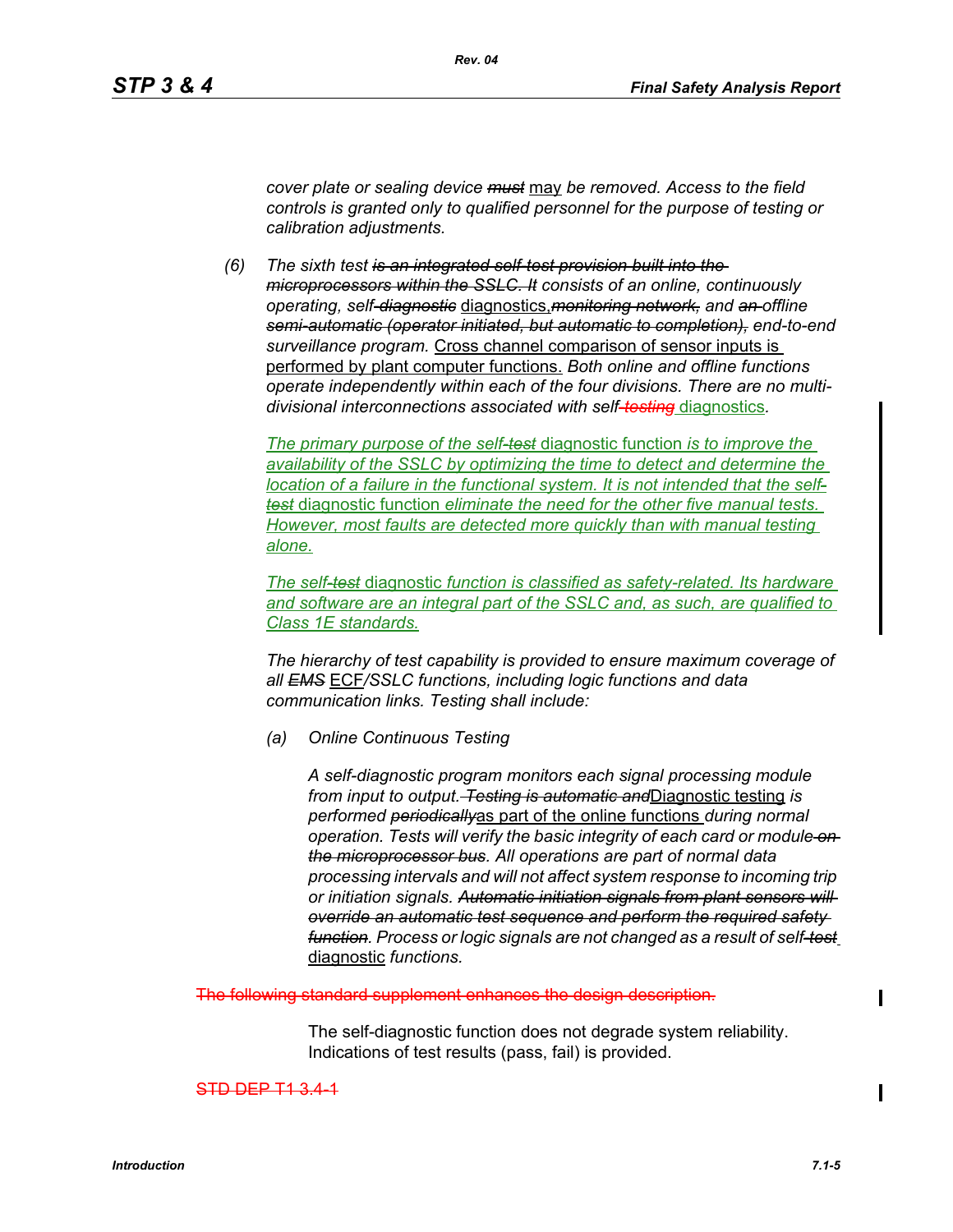*Self-diagnosis includes monitoring of overall program flow, reasonableness of process variables, RAM and PROM*and processor memory *condition, and device interlock logic. Testing includes continuous error checking of all transmitted and received data on the serial data links of each SSLC controller; for example, error checking by parity check, checksum, or cyclic redundancy checking (CRC) techniques.*

*Rev. 04*

*A fault is considered the discrepancy between an expected output of a permissive circuit and the existing present state.*

*Actuation of the trip function is not performed during this test. The selftest*diagnostic *function is capable of detecting and logging intermittent failures without stopping system operation. Normal surveillance by plant personnel will identify these failures, via a diagnostic display, for preventive maintenance.*

*Self-test* diagnostic *failures (except intermittent failures) are annunciated to the operator at the main control room console and logged by the process* plant *computer* functions (PCF)*. Faults are identified to the replacement board or module level and positively* are generally *indicated at the failed unit.*

*The continuous surveillance monitoring*self-diagnostic function *also includes power supply voltage levels, card-out-of-file interlocks, and battery voltage levels on battery-backed memory cards (if used). Outof-tolerance conditions will result in an inoperative (out-ofservice) condition for that particular system function.*and verification of the module configuration.

*Automatic system self-testing occurs during a portion of every periodic transmission period of the data communication network. Since exhaustive tests cannot be performed during any one transmission interval, the test software is written so that sufficient overlap coverage is provided to prove system performance during tests of portions of the circuitry, as allowed in IEEE 338.*

*The Essential Multiplexing System (EMS)* Essential Communication Function (ECF) *is included in the continuous, automatic self-test diagnostic function. Faults at the Remote Multiplexing Units (RMUs)* Remote Digital Logic Controllers (RDLCs) *are alarmed in the main control room. Since the EMS* ECF *is dual in each division, self- test supports automatic reconfiguration or bypass of portions of EMS after a detected fault, such that the least effect on system availability occurs.* A fault on one of the two communication paths will not prevent system operation through the unfaulted path.

*(b) Offline Semi-automatic End-to-End (Sensor Input to Trip Actuator) Testing*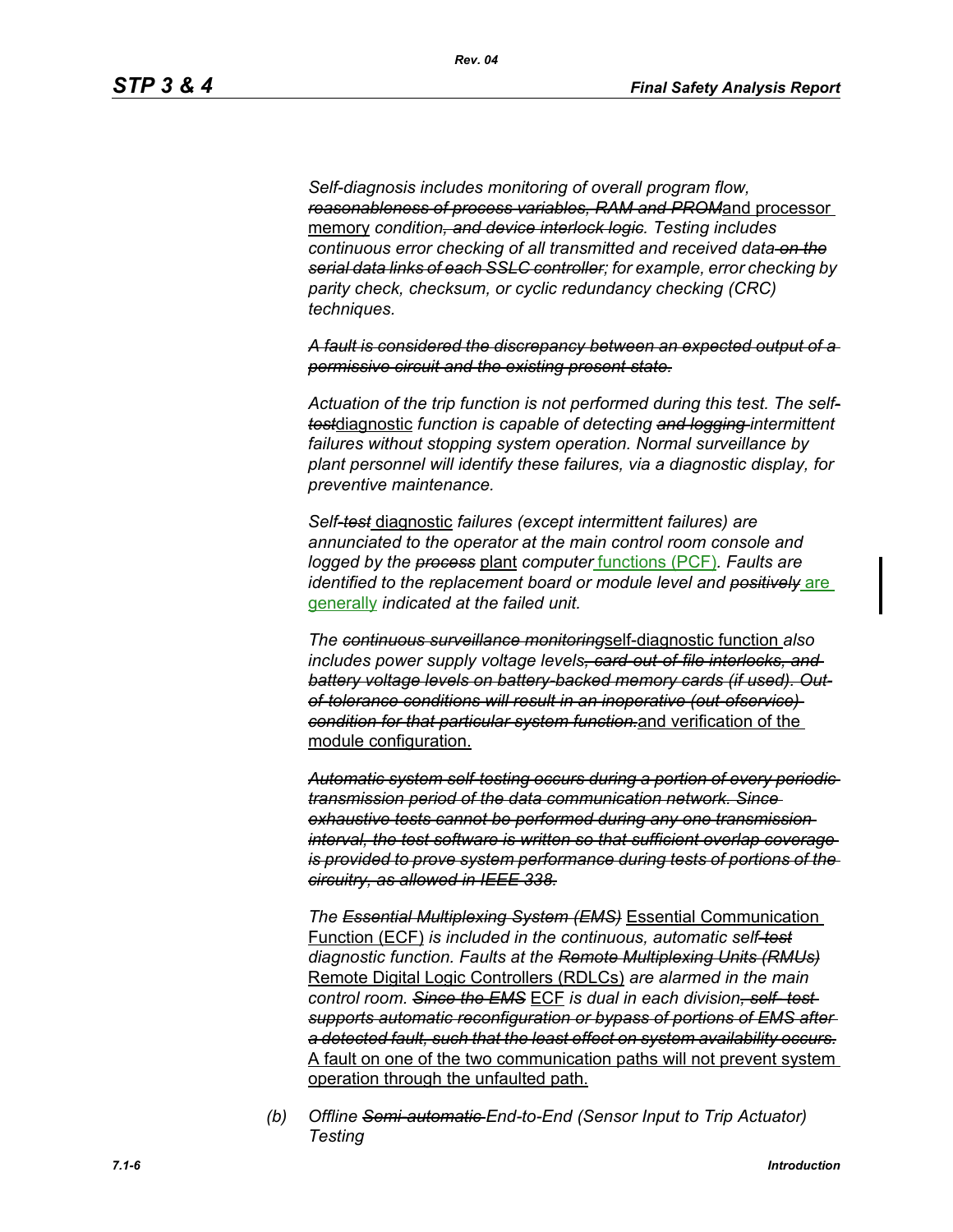*The more complete, manually-initiated internal self-test is available when a unit is offline for surveillance or maintenance testing. This test exercises the trip outputs of the SSLC logic processors. The channel containing the processors* logic *will be bypassed during testing.*

*A fault is considered the inability to open or close any control circuit.*

*Self-test*Test *failures are displayed on a front panel readout device or other diagnostic unit.*

*To reduce operator burden and decrease outage time, a surveillance test controller (STC)*maintenance and test panel (MTP) *is provided as a dedicated instrument in each division of SSLC* ELCS. *The STC performs semi-automatic (operator-initiated)*MTP is used for *testing of*  **SSLC** ELCS *functional logic, including trip, initiation, and interlock logic. Test coverage includes verification of correct operation of the following capabilities, as defined in each system IBD:*

- *(i) Each 2/4 coincident logic function.*
- *(ii) Serial and parallel I/O, including manual control switches, limit switches, and other contact closures.*
- *(iii) The 1/N trip selection function.*
- *(iv)* (iii) *Interlock logic for each valve or pump.*

*A separate test sequence for each safety system is operator-selectable; testing will proceed automatically to conclusion after initiation by the operator. Surveillance testing is performed in one division at a time. The surveillance test frequency is given in Chapter 16.*

*The STC injects test patterns through the EMS communications links to the RMUs. It then tests the RMUs' ability to format and transmit sensor data through and across the EMS/SSLC interface, in the prescribed time, to the load drivers. Under the proper bypass conditions, or with the reactor shut down, the load drivers themselves may be actuated.*

## **7.1.2.4 Safe Shutdown Systems—Instrumentation and Controls**

**7.1.2.4.1 Alternate Rod Insertion Function (ARI)—Instrumentation and Controls**

STD DEP 7.1-2

STD DEP 7.4-1

*(2) Non-safety-Related Design Bases*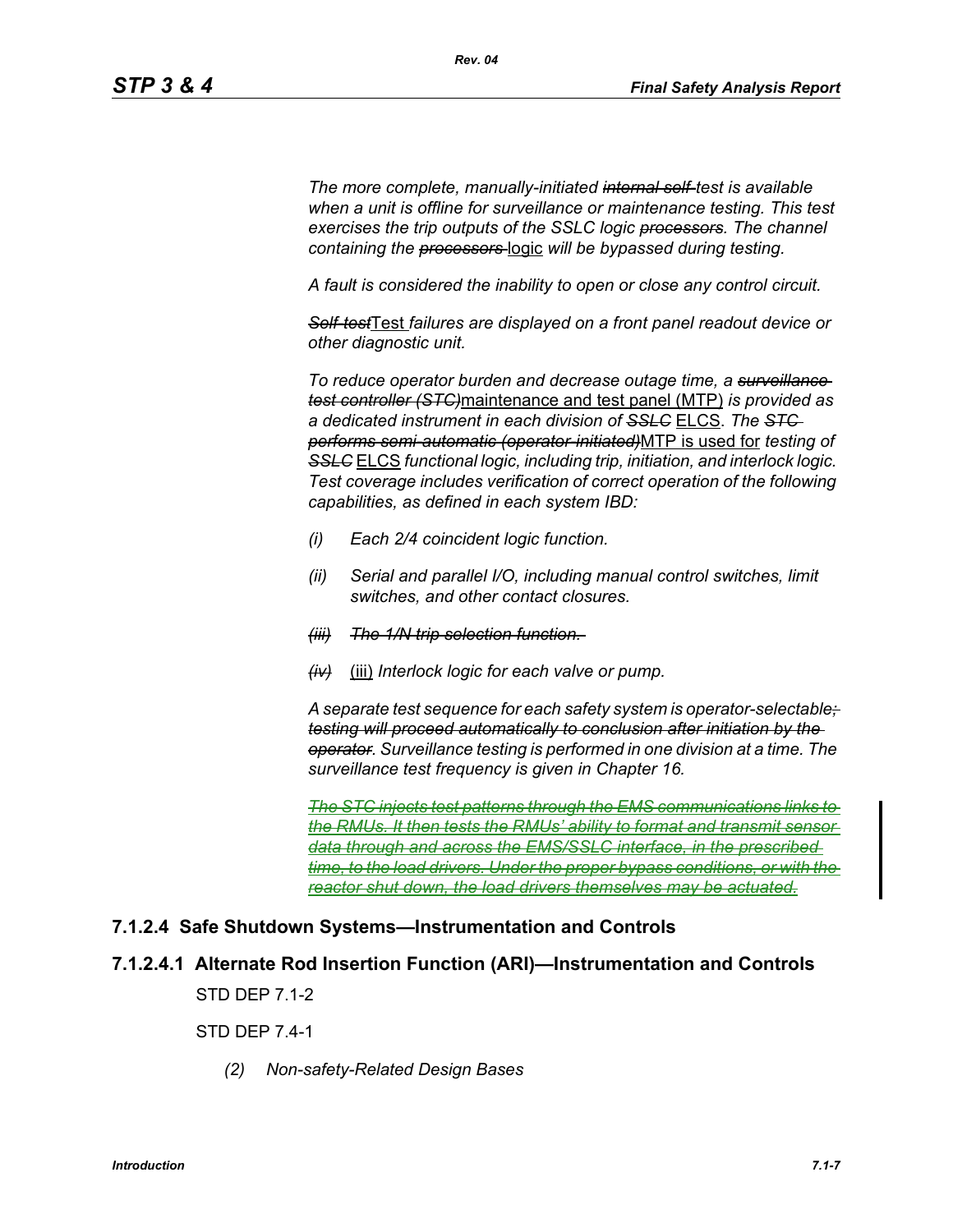*The general functional requirements of the instrumentation and controls of the ARI function are to:*

*Rev. 04*

- *(a) Provide alternate and diverse method for inserting control rods* using *fine motion control rod drive (FMCRD) electric motors.* the ARI valves of the Control Rod Drive System or using the ARI motor run-in function of the Rod Control and Information System.
- *(b) Provide for automatic and manual operation of the system* function*.*
- *(c) Provide assurance that the ARI shall be highly reliable and functional in spite of a single failure.*
- *(d) Provide assurance that the ARI shall operate when necessary (FMCRD motors shall be connected to the emergency diesel generators).* (e.g., the stepping motor driver modules (SMDMs), which control the fine motion control rod drive (FMCRD) motors, shall derive their input power from a power bus that can automatically receive power from an emergency diesel generator, if necessary).
- *(e) Mitigate the consequences of anticipated transient without scram (ATWS) events.*

# **7.1.2.4.3 RHR—Reactor Shutdown Cooling Mode—Instrumentation and Controls** STD DEP Admin

- *(1) Safety Design Bases*
	- *(c) Indicate performance of the shutdown cooling system by main control room*separate *instrumentation and controls in the* main control room and in the *remote shutdown panel.*

## **7.1.2.6 Other Safety-Related Systems**

## **7.1.2.6.1 Neutron Monitoring System (NMS)—Instrumentation and Controls**

## **7.1.2.6.1.1 Startup Range Neutron Monitoring (SRNM) Subsystem**

STD DEP 7.1-2

*(1) Safety Design Bases*

*General Functional Requirements:*

(d) The SRNM subsystem will provide Anticipated Transient Without Scram (ATWS) permissive signals to the ESF Logic and Control System (ELCS).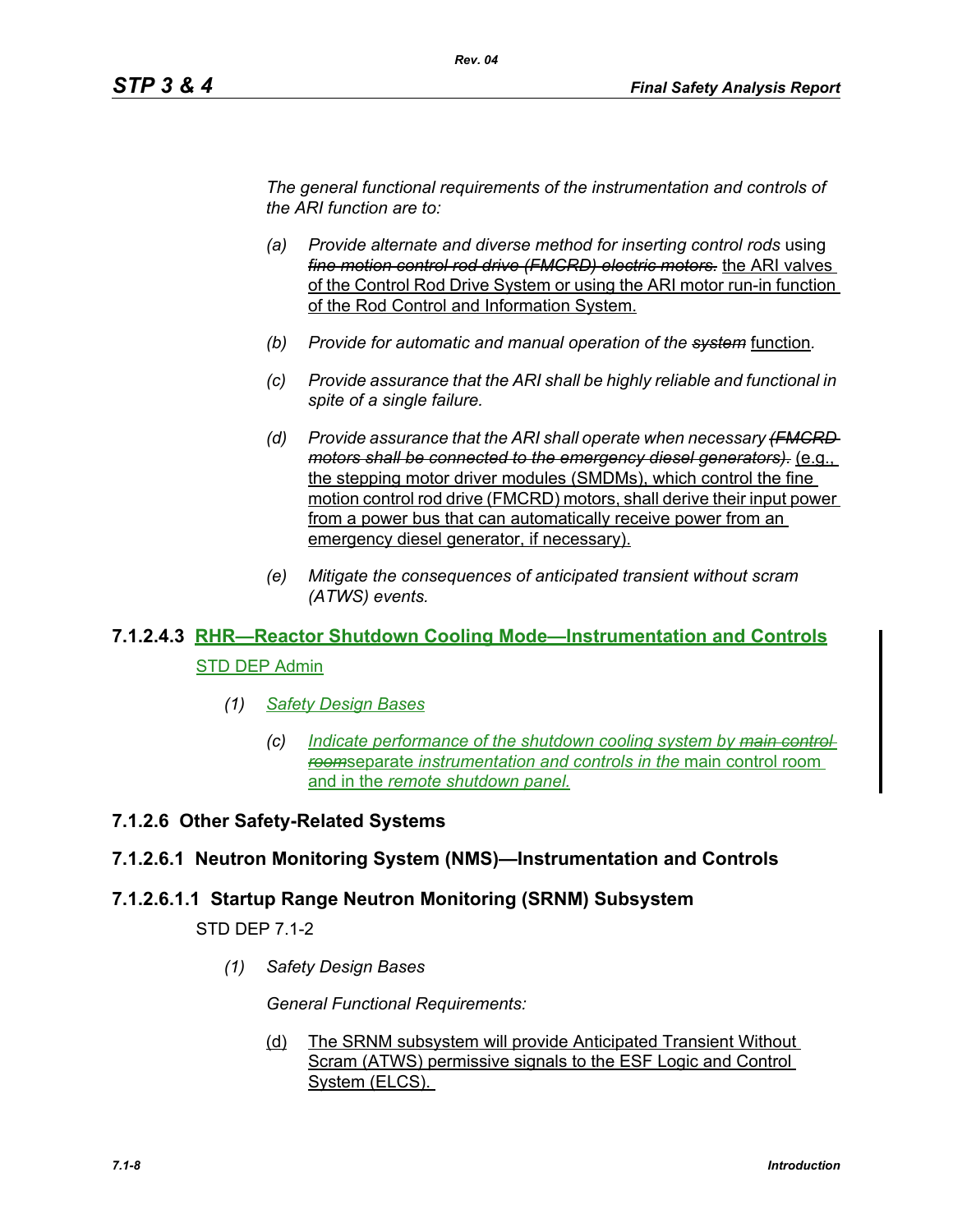# **7.1.2.6.1.4 Average Power Range Monitor (APRM) Subsystem**

STD DEP 7.1-2

*(1) Safety Design Bases*

*General Functional Requirements:*

*The general functional requirements are that, under the worst permitted input LPRM bypass conditions, the APRM Subsystem shall be capable of generating a trip signal in response to average neutron flux increases in time to prevent fuel damage. The APRM generator trip functions with trip inputs to the RPS also include: simulated thermal power trip, APRM inoperative trip, core flow rapid decrease trip, and core power oscillation trip of the oscillation power range monitor (OPRM). The OPRM design basis is to provide a trip to prevent growing core flux oscillation to prevent thermal limit violation, while discriminating against false signals from other signal fluctuations not related to core instability. The independence and redundancy incorporated into the design of the APRM Subsystem shall be consistent with the safety design bases of the Reactor Protection System (RPS). The RPS design bases are discussed in Subsection 7.1.2.2.*

The APRM subsystem also provides Anticipated Transient Without Scram (ATWS) permissive signals to the ESF Logic and Control System (ELCS) as described in Subsection 7.6.1.1.2.2(5).

# **7.1.2.6.2 Process Radiation Monitoring System**

STD DEP T1 2.3-1

STD DEP 7.1-1

*(1) Safety Design Bases*

*General Functional Requirements:*

- *(d)* Not Used *Provide channel trip inputs to the RPS and LDS* to the system logic on high radiation in the MSL tunnel area. If the protection system *logic is satisfied, the following shall be initiated:* system will initiate shutdown of the mechanical vacuum pump and closure of the mechanical pump discharge line isolation valve.
	- *(i) Reactor scram.*
	- *(ii) Closure of the main steamline isolation valves.*
	- *(iii) Shutdown of the mechanical vacuum pump and closure of the mechanical pump discharge line isolation valve.*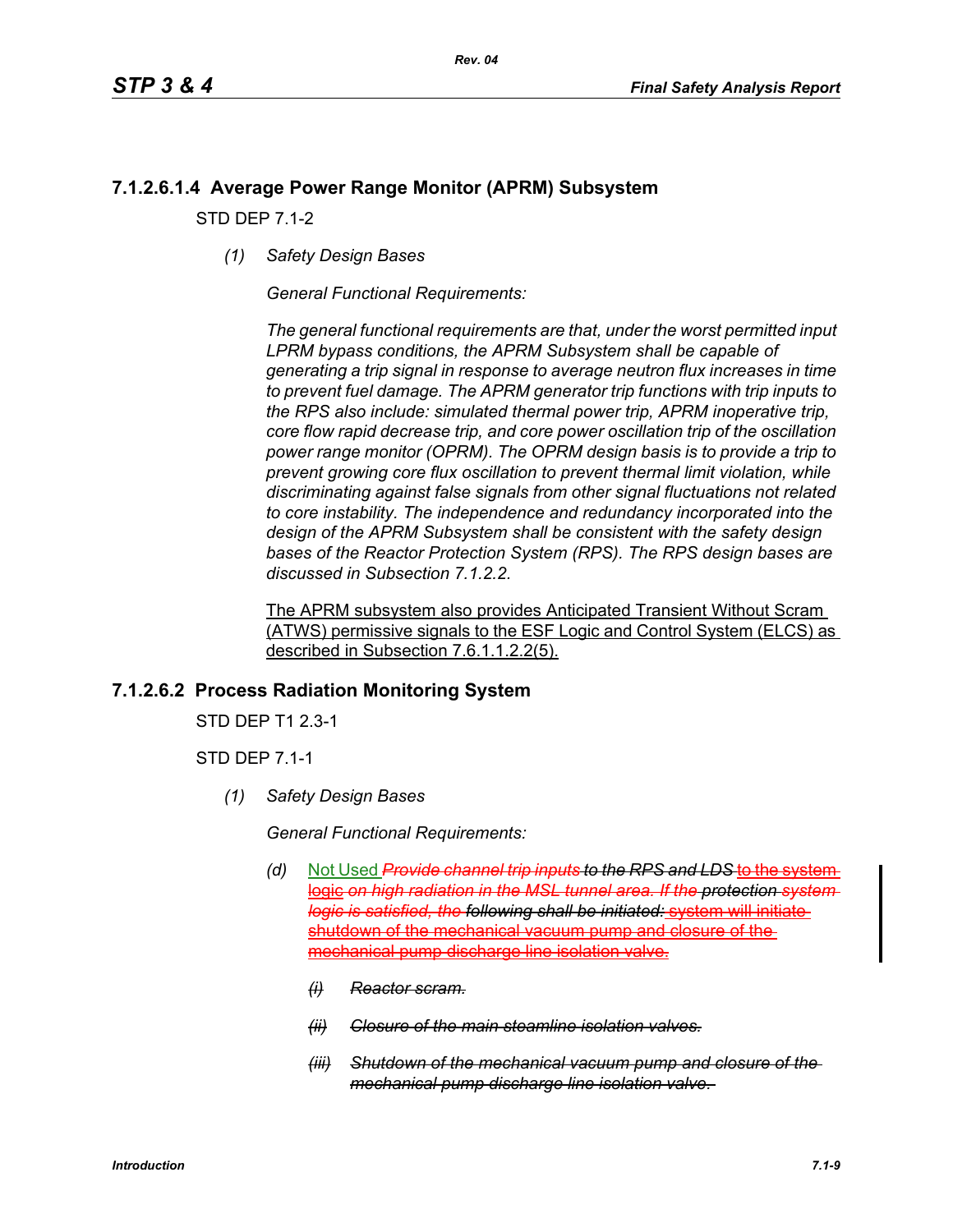- *(2) Non-safety-Related Design Bases*
	- *(e) Provide alarm annunciation signals to the main control room if alarm or trip levels are reached or the radiation monitoring subsystem becomes inoperative, and provide input to the offgas system when the radioactive gas concentration in the offgas system discharge is at or in excess of the restrictive concentration limit derived from Technical Specification* the Offsite Dose Calculation Manual *release rate limits and that discharge from the offgas system must be terminated.*

# **7.1.2.6.6 Containment Atmospheric Monitoring (CAM) Systems**

STD DEP T1 2.14-1

*(1) Safety Design Bases*

*General Functional Requirements:*

*Monitor the atmosphere in the inerted primary containment for radiation levels and for concentration of hydrogen and oxygen gases, primarily during post-accident conditions. Monitoring shall be provided by two independent safety-related divisional subsystems.* 

*Monitor continuously the radiation environment in the drywell and suppression chamber during reactor operation and under post-accident conditions.* Monitoring shall be provided by two independent safety-related divisional subsystems of radiation monitors.

*Sample and monitor the oxygen and hydrogen concentration levels in the drywell and suppression chamber under post-accident conditions, and also when required during reactor operation. The LOCA signal (low reactor water level or high drywell pressure) shall activate the system and place it into service to monitor the gaseous buildup in the primary containment following an accident.* 

*(2) Non-Safety-Related Design Bases*

*Separate hydrogen and oxygen gas calibration sources shall be provided for each CAM Subsystem for periodic calibration of the gas analyzers and monitors.* 

Monitor the atmosphere in the inerted primary containment for radiationlevels and for concentration of hydrogen and oxygen gases, primarily during post-accident conditions. Monitoring shall be provided by two independent and redundant nonsafety-related subsystems of Oxygen/Hydrogen Monitors.

Sample and monitor the oxygen and hydrogen concentration levels in the drywell and suppression chamber under post-accident conditions, and also when required during reactor operation. The loss of coolant accident (LOCA) signal (low reactor water level or high drywell pressure) shall activate the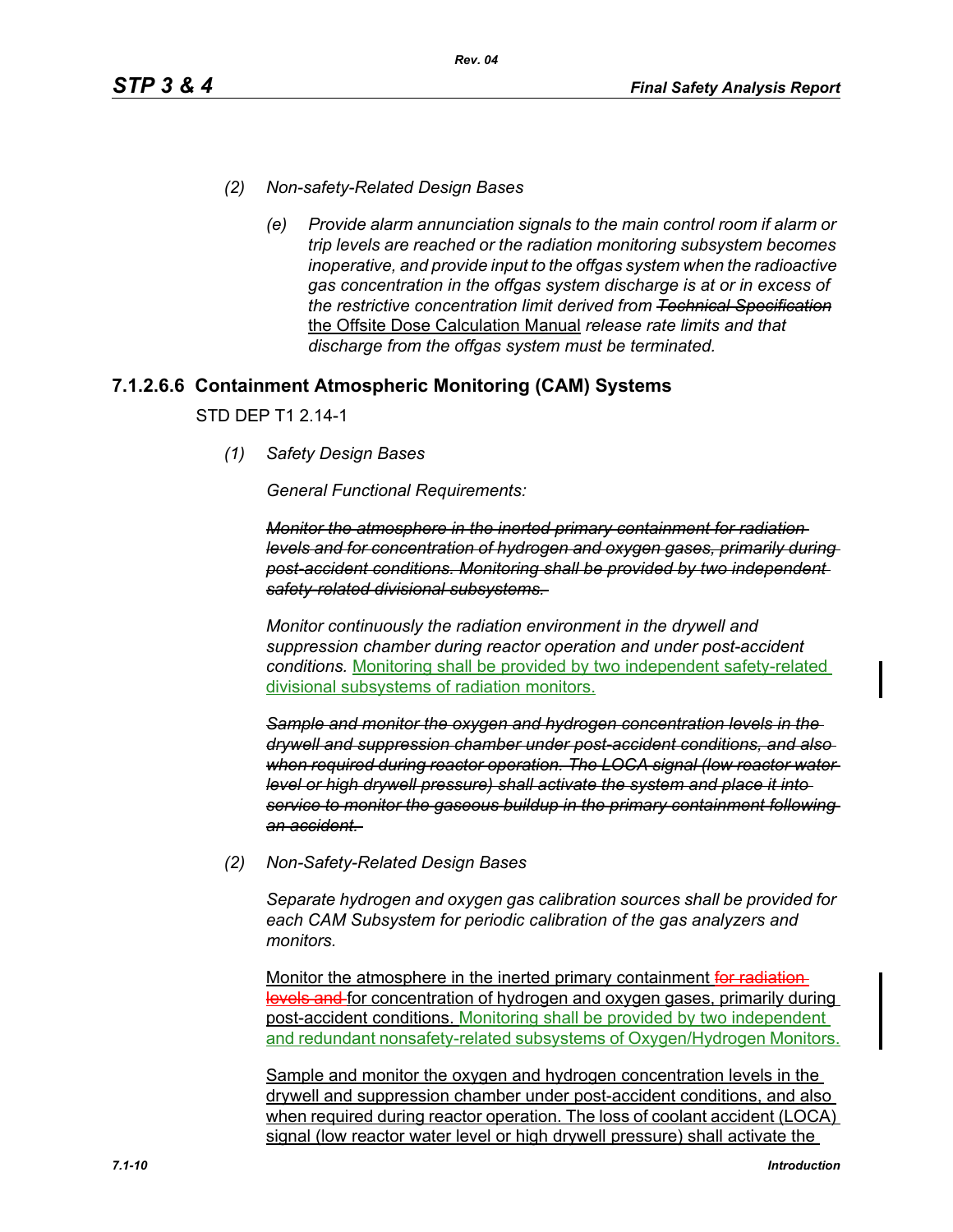system and place it into service to monitor the gaseous buildup in the primary containment following an accident.

## **7.1.2.8 Independence of Safety-Related Systems**

STD DEP Admin

*(See Subsections 8.3.1.3 and 8.3.1.4* 8.3.3.6.2.*)*

## **7.1.2.9 Conformance to Regulatory Requirements**

## **7.1.2.9.1 Regulation 10CFR50.55a**

STD DEP 1.8-1

*The only portion of 10CFR50.55a applicable to the I&C equipment is 10CFR50.55a(h), which requires the application of IEEE-*279603 *for protection systems (Subsection 7.1.2.11.1).*

## **7.1.2.10 Conformance to Regulatory Guides**

## **7.1.2.10.2 Regulatory Guide 1.47—Bypassed and Inoperable Status Indication for Nuclear Power Plant Safety Systems**

### STD DEP 1.8-1

*Bypass indications are designed to satisfy the requirement of IEEE 279*603*, Paragraph 4.13*5.8.3*, Regulatory Guide 1.47, and BTP ICSB 21.* Regulatory Guide 1.47 requires designs to satisfy Paragraph 4.13 of IEEE 279, which has been subsequently superceded by Paragraph 5.8.3 of IEEE 603. Bypass indications also satisfy these requirements. *Additional information may be found in the system detail descriptions in Sections 7.2, 7.3, 7.4 and 7.6. The design of the bypass indications allows testing during normal operation and is used to supplement administrative procedures by providing indications of safety systems status.*

## **7.1.2.10.9 Regulatory Guide 1.105—Instrument Setpoints**

## STD DEP 7.1-1

*The I&C systems are consistent with the requirements of Regulatory Guide 1.105*. *The trip setpoint (instrument setpoint) allowance value (Tech Spec limit) and the analytical or design basis limit are all contained* and instrument setpoint margin methodology is described *in the Technical Specifications (*Bases in *Chapter 16).* Safety limits, setpoints, and margins are determined in accordance with the instrument setpoint methodology document in Section 16.5.5.2.11, Setpoint Control Program. *These parameters are all appropriately separated from each other based on instrument accuracy, calibration capability and design drift (estimated) allowance data. The setpoints are within the instrument best accuracy range. The established setpoints provide margin to satisfy both safety requirements and plant availability objectives.*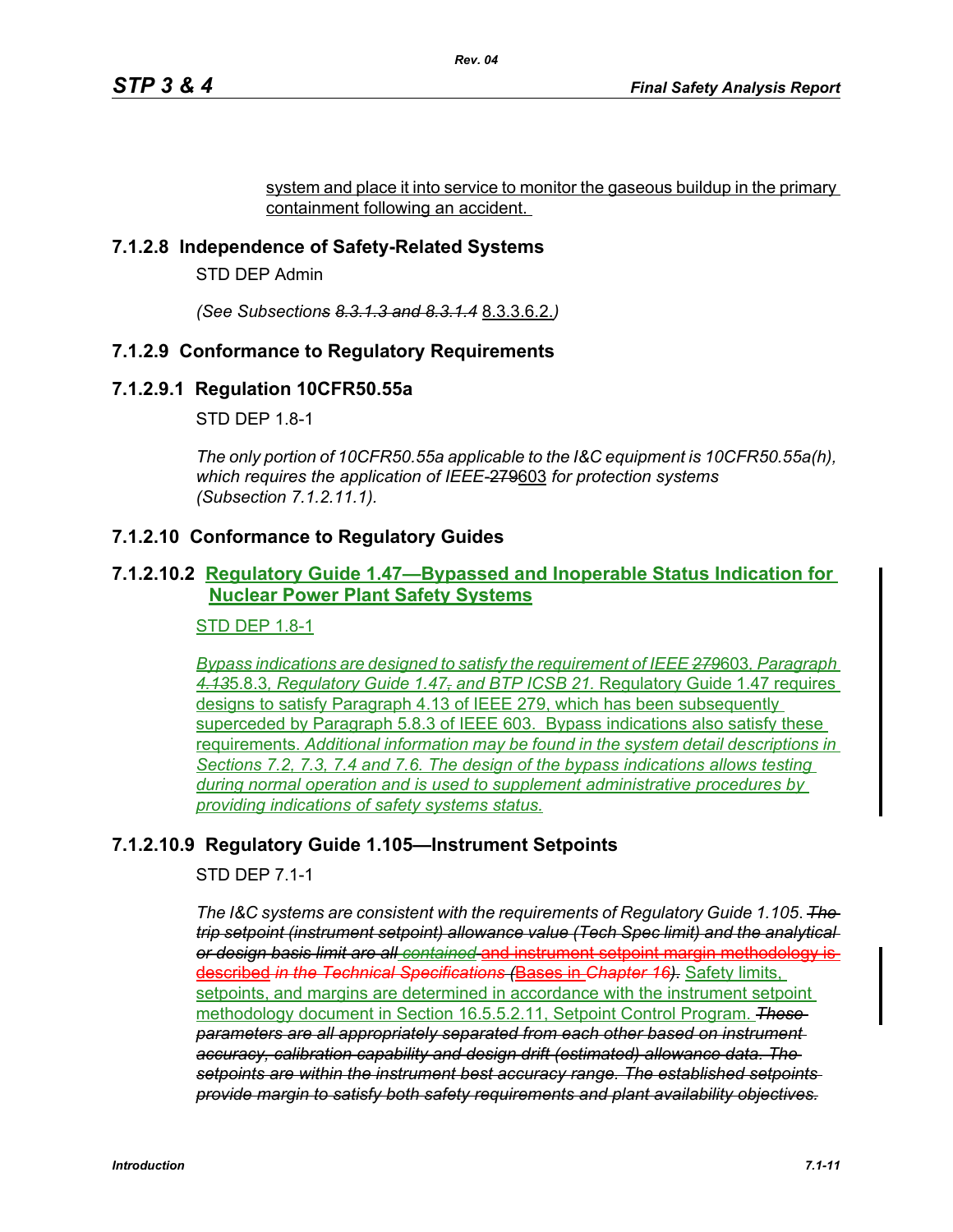$\mathbf I$ 

# **7.1.2.11 Conformance to Industry Standards**

STD DEP 1.8-1

# **7.1.2.11.1 IEEE-279—Criteria for Protection Systems for Nuclear Power Generating Stations IEEE-603—Standard Criteria for Safety Systems for Nuclear Power Generating Stations**

*All safety related systems are designed to meet the requirements of IEEE-*279603*. Clarifications of any of the provisions are discussed for htethe applicable systems in the analysis portions of Sections 7.2, 7.3, 7.4,* and *7.6,* and 7.9S.

IEEE-603, Section 4, Safety System Designation

A specific basis is established to determine the design of each safety-related I&C system. This basis evolved from the identification of Design Basis Events (DBE) that are postulated in Chapter 15. The plant operating conditions and the safety analysis acceptance criteria applicable for each event are shown in Chapter 15. Credited systems, interlocks, and functions are evaluated for each DBE. Information provided for each design base item enables the detailed design of the system to be carried out. The number of sensors and their location, including spatial effects, is determined during this design basis analysis. The identification of variables are derived from the DBEs as well as the requirements for varied manual initiation and control of protective functions. Safety system design basis descriptions are included in the various sections of this Chapter.

IEEE-603, Sections 5, 6 and 7, Safety System Criteria

The safety-related systems are designed to maintain plant parameters within acceptable limits that are established by design basis events. This is done with precision and reliability meeting the requirements of IEEE-603. The scope of IEEE-603 includes safety-related I&C systems and is described in more detail in Sections 7.2 through 7.6 and 7.9S. The safety-related I&C design conforms with IEEE-603 and has been qualified to demonstrate that all required performance requirements are met. Nonsafety-related systems generally are not required to meet any of the requirements of IEEE-603 with the exception of their independence from safety-related systems. The STP 3&4 safety-related I&C design descriptions related to IEEE-603, Sections 5, 6, and 7 requirements are provided below.

(1) Paragraph 5.1, Single Failure: The safety-related I&C systems are designed to ensure that safety-related functions required for design basis events (DBE) are performed in the presence of: (a) single detectable failure within safety-related systems concurrent with all non-detectable failures; (b) failures caused by the single failure; and (c) failures and spurious system actions that cause, or are caused by the design basis event, requiring the safety-related functions as identified in the applicable failure modes and effects analysis (FMEA).

(2) Paragraphs 5.2 & 7.3, Completion of Protective Actions: The safety-related I&C systems are designed so that a) once initiated (automatically or manually), the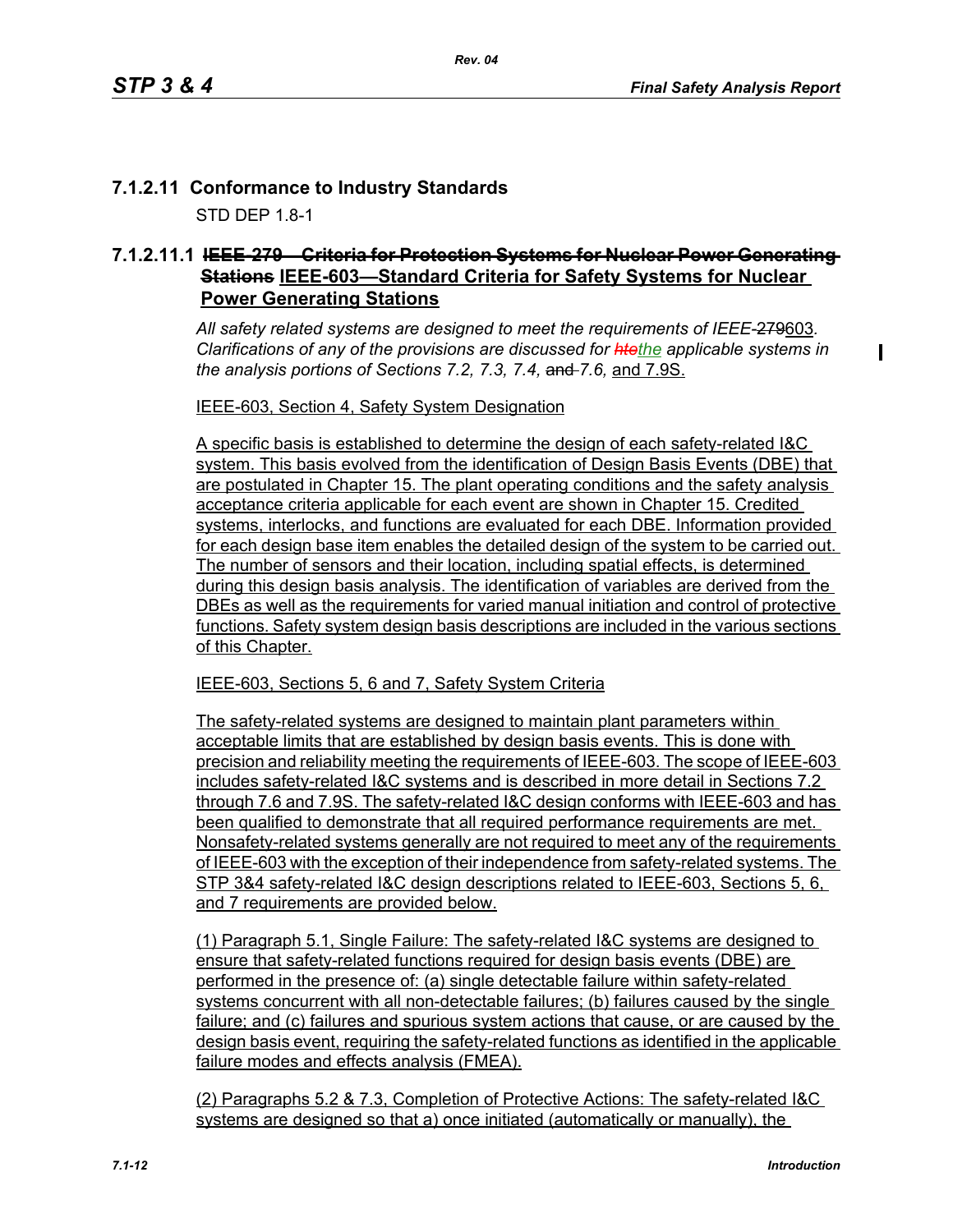intended sequence of the safety-related functions of the execution features continue until completion, and b) after completion, deliberate operator action is required to return the safety-related system to normal.

(3) Paragraph 5.3, Quality: A: safety-related I&C equipment is provided under the 10 CFR PArt 50 Appendix B quality program. This satisfies all applicable requirements of the following: 1) 10 CFR Part 50 Appendix B and 2) ANSI/ASME NQA-1. The safetyrelated digital I&C software and/or firmware conform with the quality requirements of IEEE 7-4.3.2.

(4) Paragraph 5.4, Equipment Qualification: The safety-related I&C equipment is designed to meet its functional requirements over the range of environmental conditions for the area in which it is located. The equipment is designed to meet the equipment qualification requirements set forth by this criterion.

(5) Paragraph 5.5, System Integrity: The safety-related I&C systems are designed to demonstrate that the safety system performance is adequate to ensure completion of protective actions, over a range of transient and steady state conditions, as enumerated in the design basis.

(6) Paragraph 5.6, Independence: For the safety-related I&C systems, there is physical, electrical, and commmunication independence between redundant portions of safety-related systems and between safety-related systems and nonsafety-related systems, as discussed in the applicable Sections.

(7) Paragraph 5.7, Capability for Test & Calibration: The safety-related I&C systems are designed with the capability to have their equipment tested and calibrated while retaining their capability to accomplish their safety functions.

(8) Paragraph 5.8, Information Displays: The information display design is discussed in Chapter 18. This design process includes the necessary steps to ensure compliance with regulatory requirements and the guidance provided in RG 1.47 for bypass and inoperable status indication and in RG 1.97 for accident monitoring instrumentation as discussed in Section 7.5.

(9) Paragraph 5.9, Control of Access: The safety-related I&C systems have features that facilitate the administrative control of access to safety-related system equipment.

(10) Paragraph 5.10, Repair: The safety-related analog and digital based I&C systems are designed to allow the timely recognition of malfunctioning equipment location to allow the replacement, repair and/or adjustment. Self-diagnostic functions and periodic testing will identify and locate the failure. Individual bypassing allows the failed equipment to be replaced or repaired on-line without affecting the protection function.

(11) Paragraph 5.11, Identification: Safety-related I&C equipment conforms with the identification requirements of this criterion. Safety-related equipment is distinctly marked for each redundant portion of a system with identifying markings. Hardware components or equipment units have an identification label or a nameplate. For digital platforms, versions of computer hardware, software and/or firmware are distinctly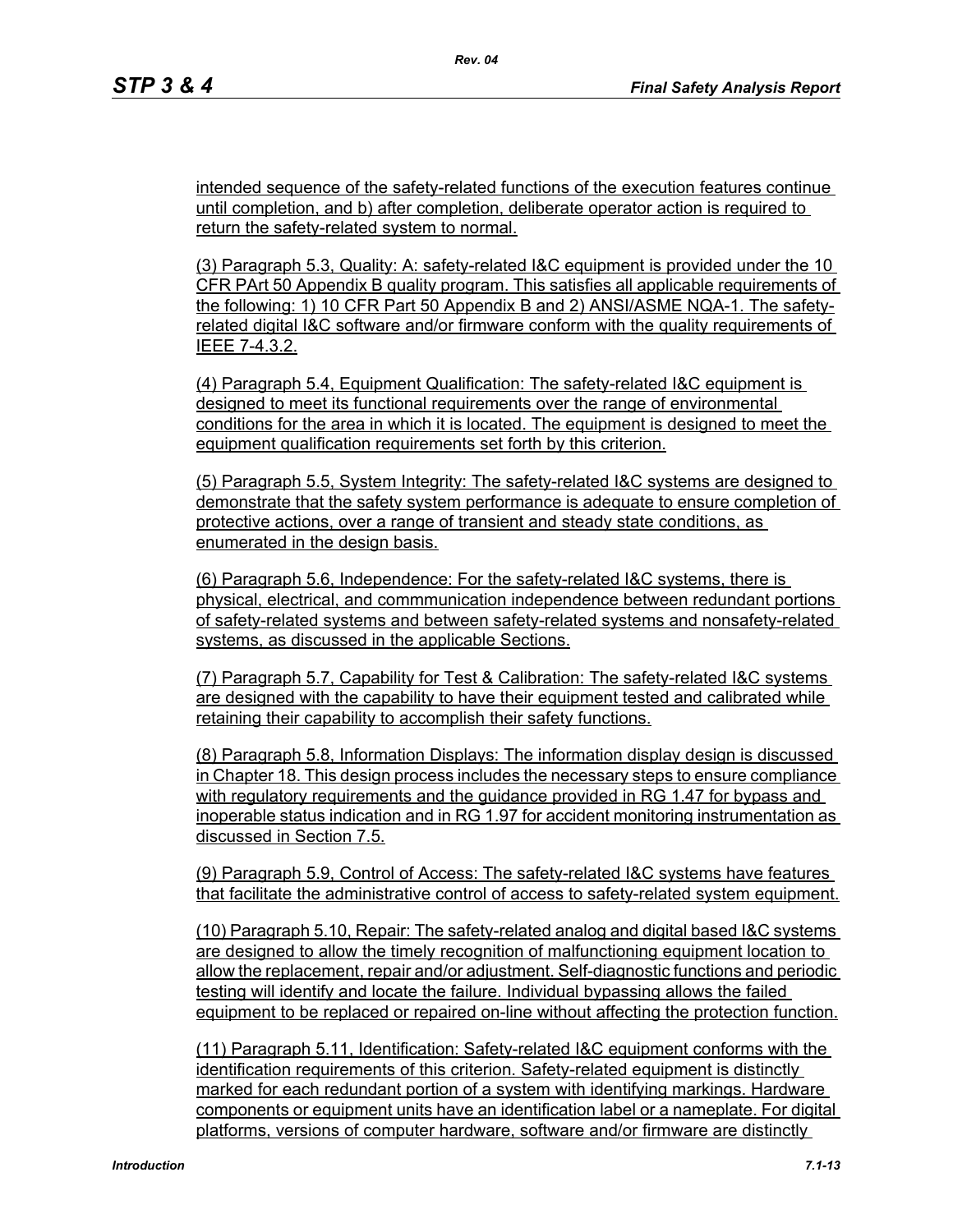identified. Proper configuration management plans are implemented as a way to formalize this identification process.

(12) Paragraph 5.12, Auxiliary Features: STP 3&4 safety-related I&C system auxiliary supporting features satisfy the requirements of this criterion where applicable. For example, power supply and HVAC are key auxiliary supporting systems that satisfy the applicable requirements of IEEE-603. Other key auxiliary features are designed such that these components will not degrade the safety-related I&C systems below an acceptable level.

(13) Paragraph 5.13, Multi Unit Stations: The safety-related I&C systems meet the requirements of GDC 5, Sharing of structures, systems and components. The capability to simultaneously perform required safety functions in both Units is not impaired by interactions between Units.

(14) Paragraph 5.14, Human Factors Considerations: Human factor scenarios are considered throughout all stages of the design process. Detailed information regarding these considerations can be found in Chapter 18.

(15) Paragraph 5.15, Reliability: The degree of redundancy, diversity, testability, and quality of the STP 3&4 safety-related I&C design adequately addresses the functional reliability necessary to perform its safety protection functions. As stated above, the safety-related I&C equipment is provided under an Appendix B quality program.

(16) Paragraphs 6.1 and 7.1, Automatic Control: The safety-related I&C systems provide the means to automatically initiate and control the required safety-related functions.

(17) Paragraphs 6.2 and 7.2, Manual Control: The safety-related I&C systems have features in the main control room and remote shutdown system to manually initiate and control the automatically initiated safety-related functions at the division level.

(18) Paragraph 6.3, Interaction between the Sense and Command Features and Other Systems: The safety-related I&C systems meet the independence and separation requirements such that nonsafety-related systems failures will not affect of prevent any safety-related protection function. The normal communication path is one-way such that the safety-related systems will only broadcast to nonsafety-related systems and not vice versa. There is limited nonsafety-related communication under programmatic control to safety-related systems as discussed in Section 7.9S.

(19) Paragraph 6.4, Derivation of System Inputs: To the extent feasible, the protection system inputs are derived from signals that directly measure the designated process variables.

(20) Paragraph 6.5, Capability for Testing and Calibration: The operational availability of the protection system sensors can be checked by perturbing the monitored variables, by cross-checking between redundant channels that have a known relationship with each other, and that have read-outs available, or introducing and varying substitute input to the sensor of the same nature as the measured variable.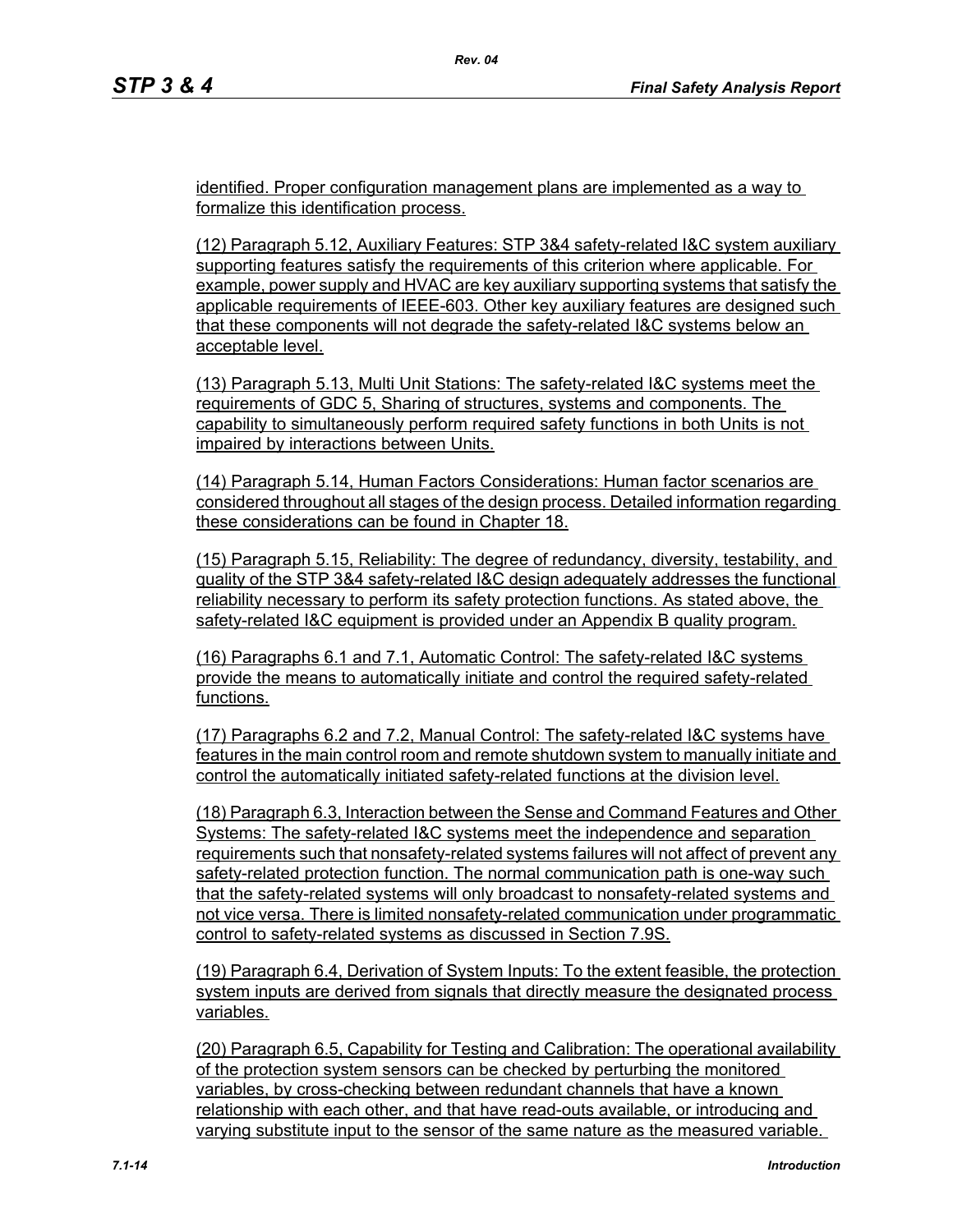When one channel is placed into maintenance bypass mode, the condition is alarmed in the MCR and actuation logic capability is maintained to ensure the continued availability of all protective actions. Most sensors and actuators are designed to provide actual testing and calibration during power operation.

(21) Paragraphs 6.6 and 7.4, Operating Bypasses: The safety-related I&C systems automatically prevent the activation of an operating bypass whenever the applicable permissive conditions for an operating bypass are not met, and remove activated operating bypasses if the plant conditions change so that an activated operating bypass is no longer permissible.

(22) Paragraphs 6.7 and 7.5, Maintenance Bypasses: The capability of safety-related **I&C** systems are capable ofto performing their safety-related functions is retained when one division of the I&C systems is in maintenance bypass.

(23) Paragraph 6.8, Setpoints: STP 3&4 safety-related instrument setpoints are determined by a methodology that follows the guidance contained in the STP 3&4 setpoint methodology program. This methodology uses STP 3&4 plant specific analyses to ensure that characteristics such as range, accuracy, and resolution of the instruments meet the performance requirements assumed n the safety analyses in Chapter 15. The response times of the I&C systems are assumed in the safety analyses and verified by STP 3&4 surveillance testing or system analyses.

The power source design requirements for the safety-related I&C systems are discussed in Chapter 8.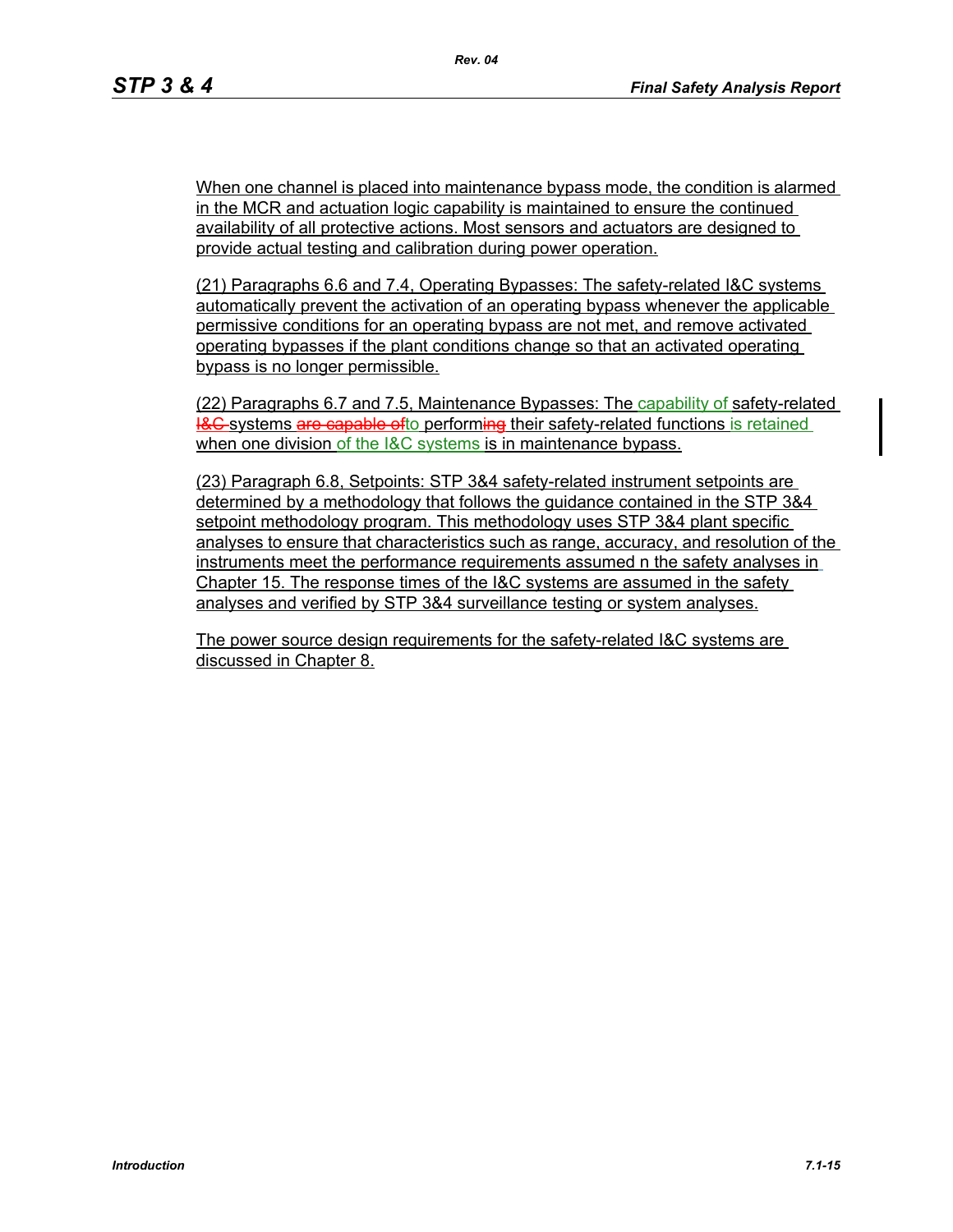$\blacksquare$ 

| I & C System                                         | <b>GESSAR II Design</b>                                                                                 | <b>ABWR Design</b>                                                                                                                                                                      |
|------------------------------------------------------|---------------------------------------------------------------------------------------------------------|-----------------------------------------------------------------------------------------------------------------------------------------------------------------------------------------|
| General<br>Comparisons for<br>All Safety<br>Systems: | Hard wired sensor interfaces.                                                                           | Multiplexed Networked-Hard Wired<br>sensor interfaces.                                                                                                                                  |
|                                                      | Nuclear system protection system<br>(NSPS) solid-state-based logic and<br>self-test system controllers. | Safety system logic & control (SSLC)<br>configurable logic devices and<br>microprocessor-based logic and with self-<br>testself diagnostic functions system<br><del>controllers</del> . |
| Flammability<br>Control System:                      | Part of combustible gas control system.                                                                 | Independent system. This system deleted                                                                                                                                                 |
| <b>Standby Gas</b><br>Treatment System:              | Redundant active and passive<br>components.                                                             | Redundant active components; single filter-<br>train.two filter trains, two separate<br>divisions.                                                                                      |

|  | Table 7.1-1 Comparison of GESSAR II and ABWR I&C Safety Systems |  |  |
|--|-----------------------------------------------------------------|--|--|
|  |                                                                 |  |  |

*Rev. 04*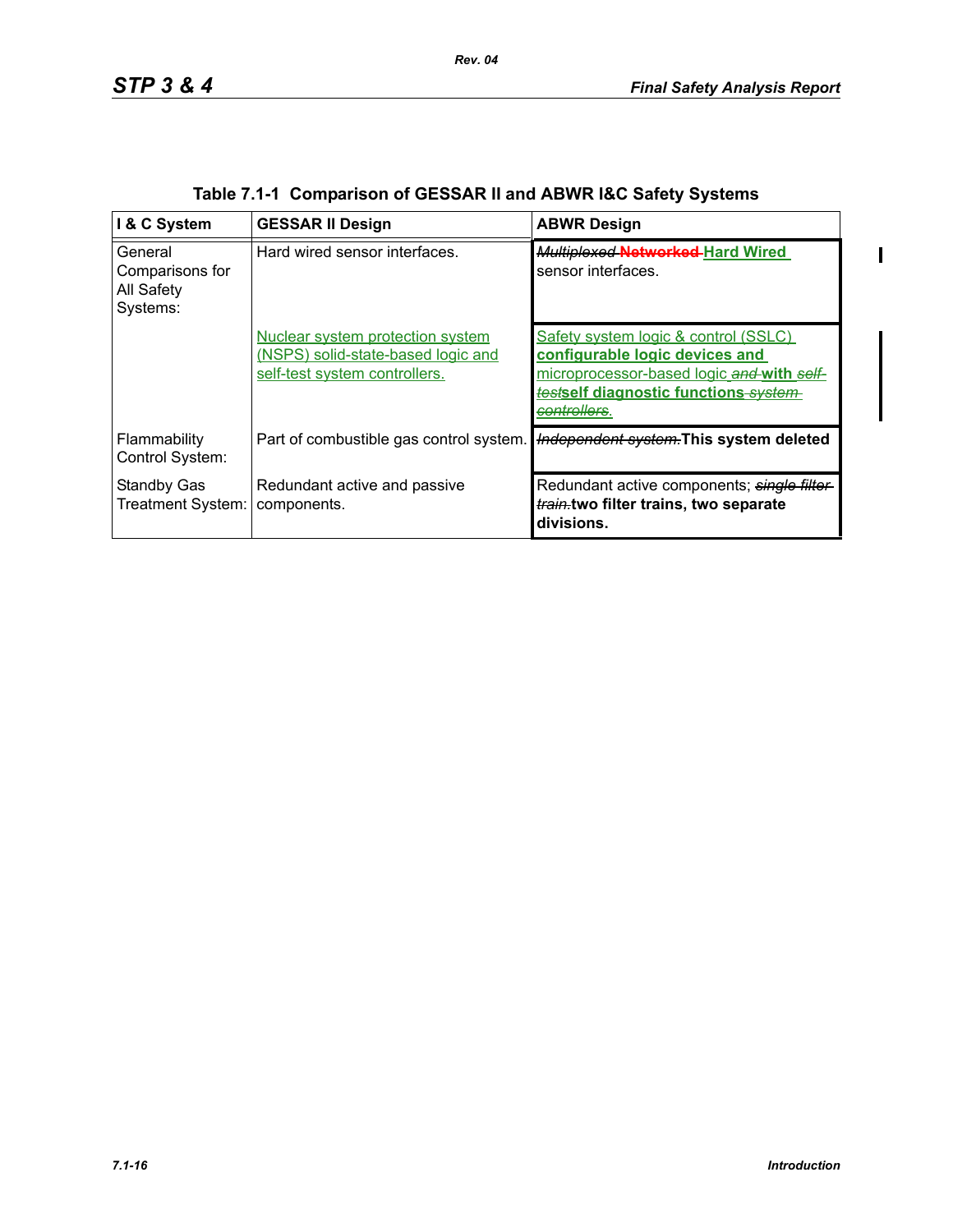|                                        | Table 7.1-2 Regulatory Requirements Applicability Matrix for I&C Systems |        |   |  |                   |    |  |         |  |  |          |  |  |                   |  |  |  |       |                                  |    | ທ    |
|----------------------------------------|--------------------------------------------------------------------------|--------|---|--|-------------------|----|--|---------|--|--|----------|--|--|-------------------|--|--|--|-------|----------------------------------|----|------|
| Applicable Criteria                    | 10CFR                                                                    | GDC    |   |  |                   |    |  |         |  |  |          |  |  |                   |  |  |  | ده) ا |                                  |    |      |
|                                        | 50.55                                                                    | $\sim$ | 4 |  | $12 \overline{ }$ | 13 |  | $15$ 16 |  |  | 19 20 21 |  |  | 22   23   24   25 |  |  |  |       | 28   29   33   34   35   38   41 | 44 | 1 Qo |
| Reference Standard<br> (RG, IEEE, ISA) | <del>279</del> 603                                                       |        |   |  |                   |    |  |         |  |  |          |  |  |                   |  |  |  |       |                                  |    |      |

| Applicable Criteria<br>Reference Standard<br>(RG, IEEE, ISA)                                                                                                                                                     |        |                | 10CFR  |                  |        |                |                 |        |                |               |                         |                |         |                    |             | <b>GDC</b>                                                                           |     |                |            |      |      |      |      |      |      |      |
|------------------------------------------------------------------------------------------------------------------------------------------------------------------------------------------------------------------|--------|----------------|--------|------------------|--------|----------------|-----------------|--------|----------------|---------------|-------------------------|----------------|---------|--------------------|-------------|--------------------------------------------------------------------------------------|-----|----------------|------------|------|------|------|------|------|------|------|
|                                                                                                                                                                                                                  |        |                | 50.55  |                  |        | $\overline{4}$ | 10 <sup>1</sup> | 12     | 13             | $15 \mid$     | 16                      | 19             | 20      | 21                 | 22          | 23                                                                                   | 24  | 25             | 28         | 29   | 33   | 34   | 35   | 38   | 41   | 44   |
|                                                                                                                                                                                                                  |        |                | 279603 |                  |        |                |                 |        |                |               |                         |                |         |                    |             |                                                                                      |     |                |            |      |      |      |      |      |      |      |
|                                                                                                                                                                                                                  |        |                |        |                  |        |                |                 |        |                |               |                         |                |         |                    |             | Table 7.1-2 Regulatory Requirements Applicability Matrix for I&C Systems (Continued) |     |                |            |      |      |      |      |      |      |      |
| Applicable Criteria                                                                                                                                                                                              |        |                |        | Regulatory Guide |        |                |                 |        |                |               |                         | <b>BTP</b>     |         |                    |             | $II-D$ $II-E$                                                                        |     | $II-F$         |            |      |      |      | II-K |      |      |      |
|                                                                                                                                                                                                                  | 1.22   | 1.62           | 1.75   | 1.97             | 1.105  | 1.118          |                 | 1.151  | $\infty$       | $\frac{1}{2}$ | (7.6)<br>$\overline{c}$ | $\overline{2}$ | 22      |                    | (7.9)<br>26 | $\infty$                                                                             | 4.2 | $\overline{ }$ | က          | 1.23 | 3.13 | 3.15 | 3.18 | 3.21 | 3.22 | 3.23 |
| Reference Standard<br>(RG, IEEE, ISA)                                                                                                                                                                            | 279603 | £096ź <i>z</i> | 384    |                  | 567.04 | 338            |                 | 567.02 | £096ź <i>3</i> | <b>2096z2</b> | <b>2096ź2</b>           | 1.47<br>RG     | RG 1.22 | £096ź <del>7</del> |             |                                                                                      |     |                | 1.97<br>RG |      |      |      |      |      |      |      |
| standard, both the referenced IEEE 279 requirements and the analogous IEEE 603 requirements will be used. In cases of conflict between<br>requirements in the different standards, IEEE 603 requirements govern. |        |                |        |                  |        |                |                 |        |                |               |                         |                |         |                    |             |                                                                                      |     |                |            |      |      |      |      |      |      |      |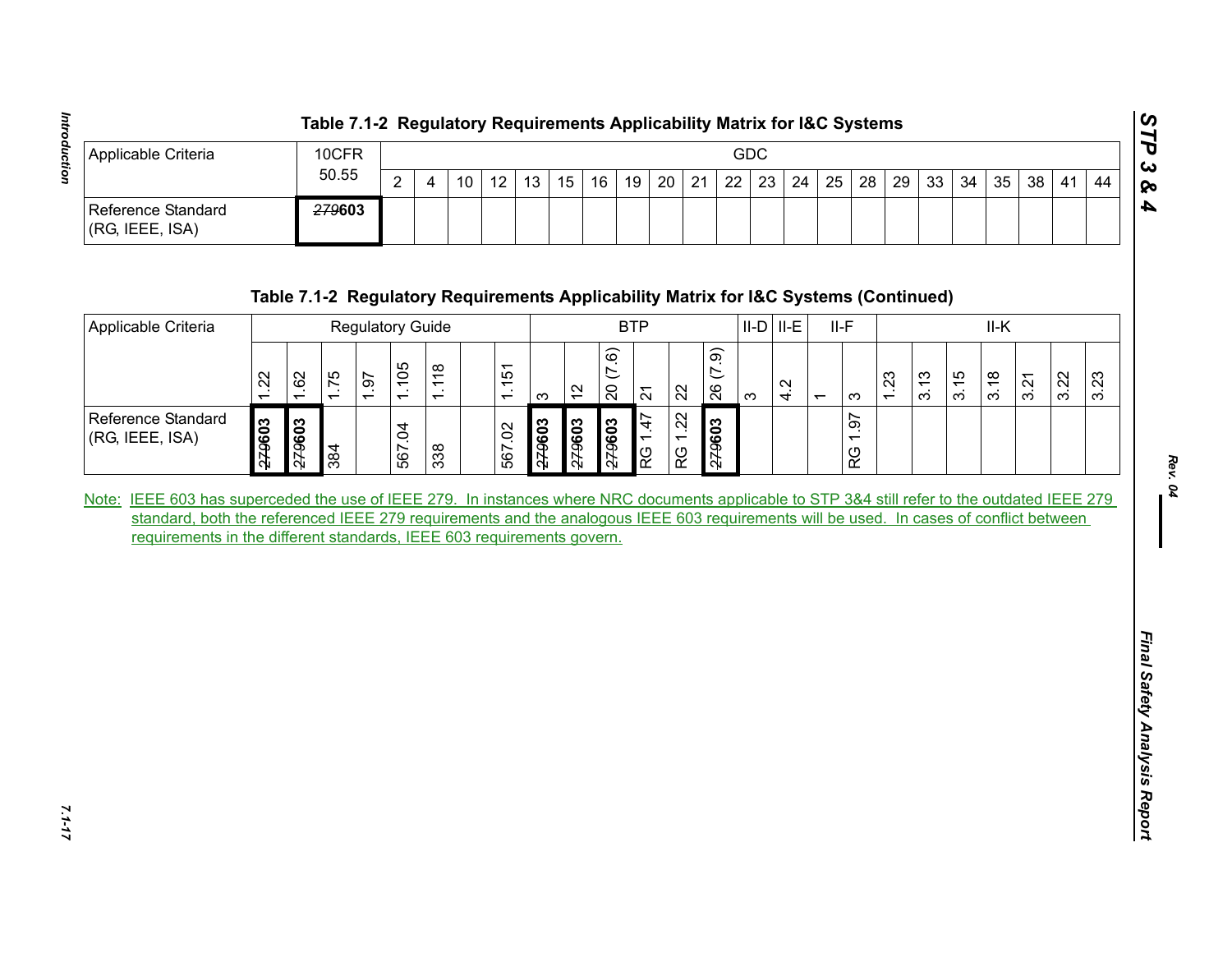